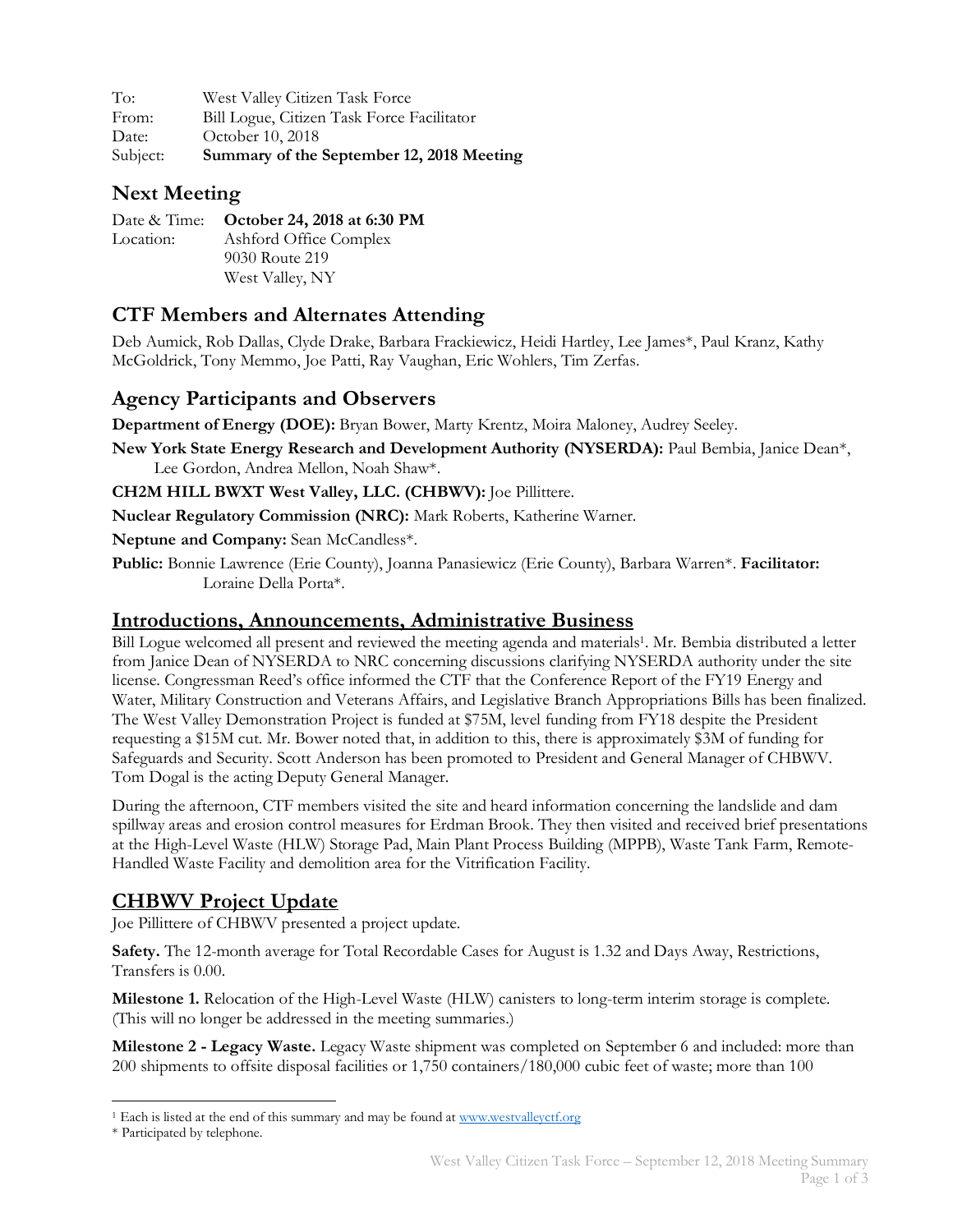containers or 32,620 cubic feet of waste removed from an onsite storage facility that is scheduled to be demolished; 246 remote-handled waste drums removed from the MPPB, which is scheduled for demolition, and placed into long-term storage; safe loading and offsite disposal of 195-ton Vitrification Facility Melter, 167-ton Concentrator Feed Makeup Tank, and 150-ton Melter Feed Hold Tank; and successful processing and repackaging of several large pieces of Main Plant equipment (2 Dissolvers, Separator, and Reboiler) and over 125 smaller Transuranic waste containers.

**Deactivation Progress Under Milestone 3.** The Vitrification Facility demolition continues and is 90% complete. Phase 3 is ongoing with removal of the Crane Maintenance Room (CMR) Shield Door, Transfer Tunnel Door (complete) and three transfer cranes and equipment complete. Work is ongoing on the Secondary Filter Room roof and Transfer Tunnel walls and roof. Remaining work should be complete in September. It is anticipated that approximately 377 intermodals of waste will be shipped rather than the 450 planned. Generally, two are shipped per day. As of the meeting date 272 intermodals had been loaded and 255 shipped. Mr. Pillittere displayed pictures showing the various phases of Vit demolition between September 2017 and September 2018.

The MPPB deactivation is 92% complete. Six crews continue to remove asbestos containing material and deactivate radiological areas. The Vent Exhaust Cell the temporary filters were removed and fixative applied. Process Mechanical Cell Room fixative application is complete. Conducted Vent Washroom initial entry to remove large excess tools and equipment and obtain radiological dose surveys of the area and scrubber unit. Completed waste removal and packaging of loose tools, equipment and supplies from the Chemical Process Cell and crane room. Planned completion is November 2018.

**Balance of Site Facilities – Milestone 4.** Twenty-two of 47 other facilities on the site have been demolished and the areas restored, including the former Administration Building. Site infrastructure reconfiguration continues. CHBWV is working with the manufacturer on the transformer for the new electrical substation. Installation of a new natural gas distribution system is underway. Onsite Rail Spur upgrade was completed on September 7.

#### **NYSERDA Update on Waste Classification**

Noah Shaw, NYSERDA General Counsel, made a brief presentation and provide an opportunity for questions by phone as a follow-up on information he had communicated previously. He noted that the Task Force, public and other stakeholders had a variety of ways to keep apprised of the studies and decision-making processes regarding the site. One of the central issues will be the ultimate disposal of High-Level Waste (HLW) from the site and he wanted to ensure that stakeholders understand how NYSERDA is approaching the issue as NYSERDA and DOE engage in discussions concerning classification of waste.

In response to a question about his congressional testimony concerning the waste reclassification bill was received by members of Congress, Mr. Shaw indicated that he could not speak for the members, but stated that opinions varied on how the waste should be classified but that it would need to be addressed at some point. One of NYERDA's goals is to have the classification issue addressed sooner because it has significant financial and other implications that could impact decisions at the Demonstration Project. The proposed West Valley Reauthorization Bill has been amended to include a General Accounting Office analysis of commercial v. defense classification, the origins of the waste and options for disposal. The bill is likely to come to a vote in the current congressional session.

A CTF member made several comments concerning the license clarification and amendment. He emphasized that any changes should not weaken the decommissioning criteria found in the West Valley Final Policy Statement / License Termination Rule (LTR) and thereby reduce protections for public safety. Further, in considering any changes, careful analysis should be conducted to ensure there were no unintended outcomes. Mr. Shaw stated that NYSERDA did not intend to affect the decommissioning criteria, and was paying attention to the issue and encouraged others to do so as well. Lastly, the CTF member reiterated an outstanding concern about how the LTR dose limits would be applied, i.e. 25 mrem/year for unrestricted release over the entire site or 25 mrem/year for the WVDP and 25/year mrem for the WNYNSC for a total dose limit of 50 mrem/year. Mr. Bembia stated that the agencies need to engage in discussion with the regulators for clarity on this issue.